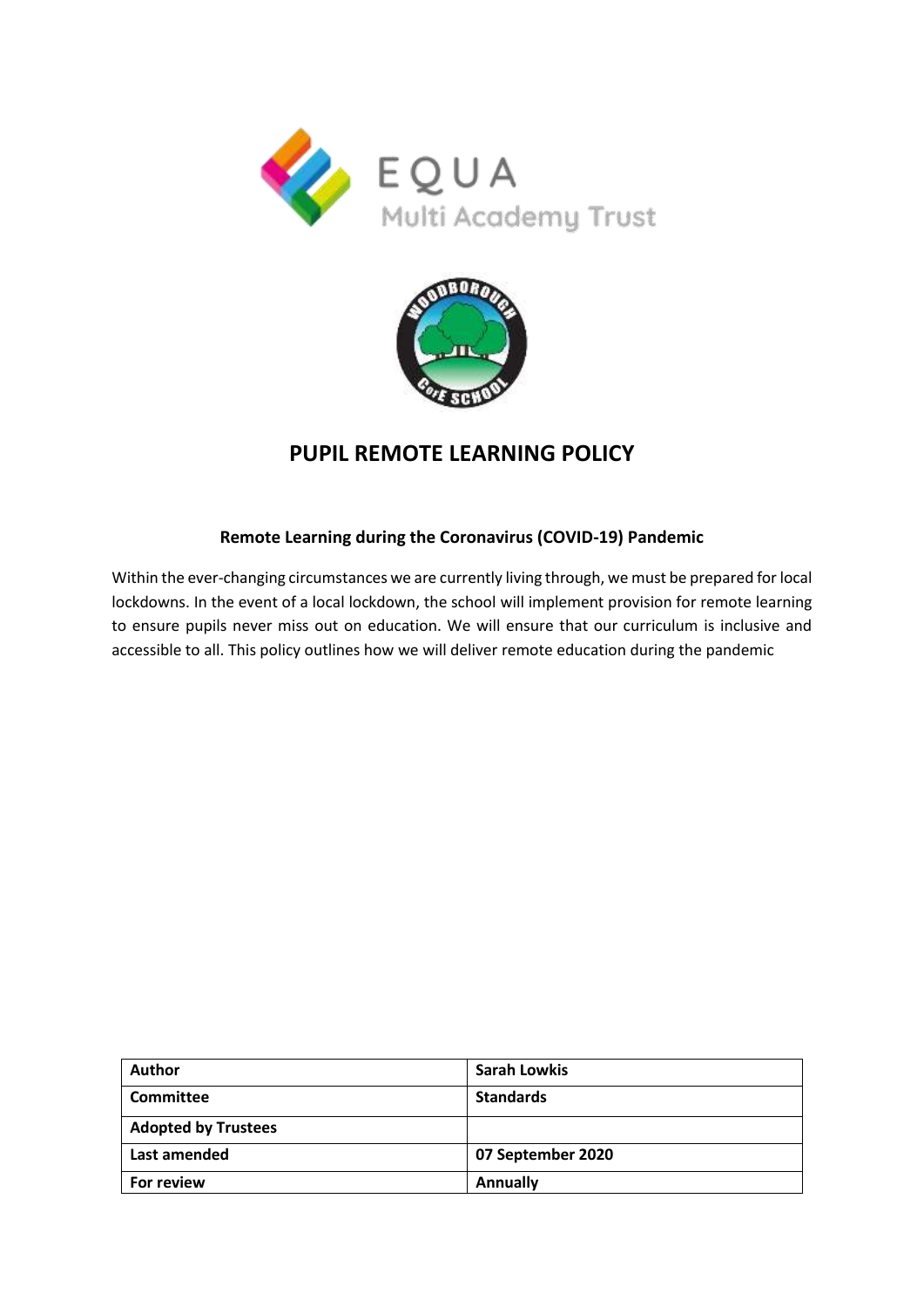# **Contents:**

[Statement of intent](#page-2-0)

- 1. [Legal framework](#page-3-0)
- 2. [Roles and responsibilities](#page-4-0)
- 3. [Resources](#page-7-0)
- 4. [Online safety](#page-8-0)
- 5. [Safeguarding](#page-10-0)
- 6. [Data protection](#page-11-0)
- 7. [Marking and feedback](#page-11-1)
- 8. [Health and safety](#page-12-0)
- 9. [School day and absence](#page-12-1)
- 10. [Communication](#page-13-0)
- 11. Support with devices
- 12. [Monitoring and review](#page-14-0)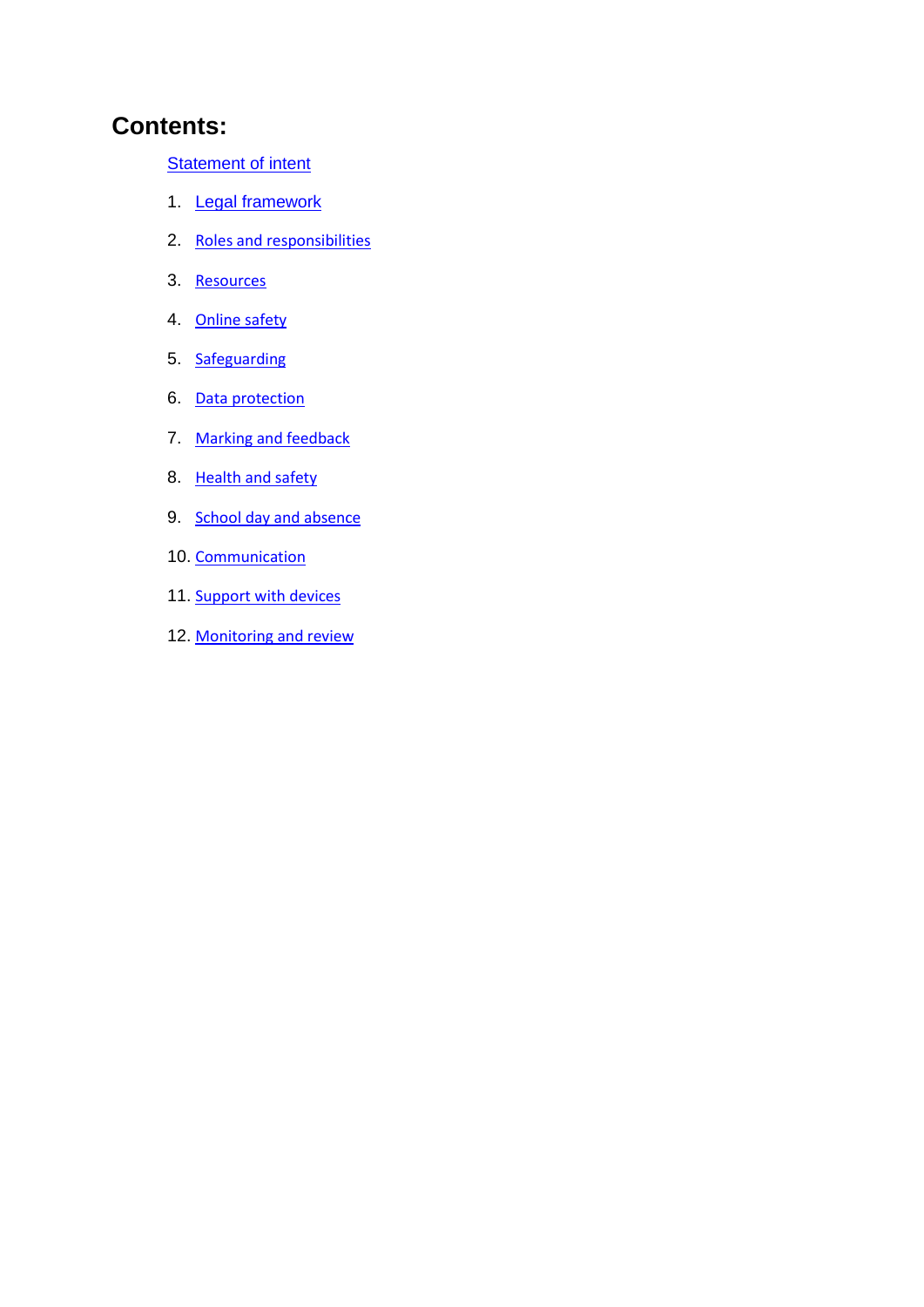# <span id="page-2-0"></span>**Statement of intent**

# **Remote Learning during the Coronavirus (COVID-19) Pandemic**

Within the ever-changing circumstances we are currently living through, we must be prepared for local lockdowns. In the event of a local lockdown, the school will implement provision for remote learning to ensure pupils never miss out on education. We will ensure that our curriculum is inclusive and accessible to all. This policy outlines how we will deliver remote education during the pandemic.

At Equa Multi Academy Trust, we understand the need to continually deliver high quality education, including during periods of remote working – whether for an individual pupil or many. We recognise the importance of maintaining high expectations in all areas of school life and ensuring that all pupils have access to the learning resources and support they need to succeed.

Through the implementation of this policy, we aim to address the key concerns associated with remote working, such as online safety, access to educational resources, data protection, and safeguarding.

This policy aims to:

- Minimise the disruption to pupils' education and the delivery of the curriculum.
- Ensure provision is in place so that all pupils have access to high quality learning resources.
- Protect pupils from the risks associated with using devices connected to the internet.
- Ensure staff, parent, and pupil data remains secure and is not lost or misused.
- Ensure robust safeguarding measures continue to be in effect during the period of remote learning.
- Ensure all pupils have the provision they need to complete their work to the best of their ability, and to remain happy, healthy, and supported during periods of remote learning.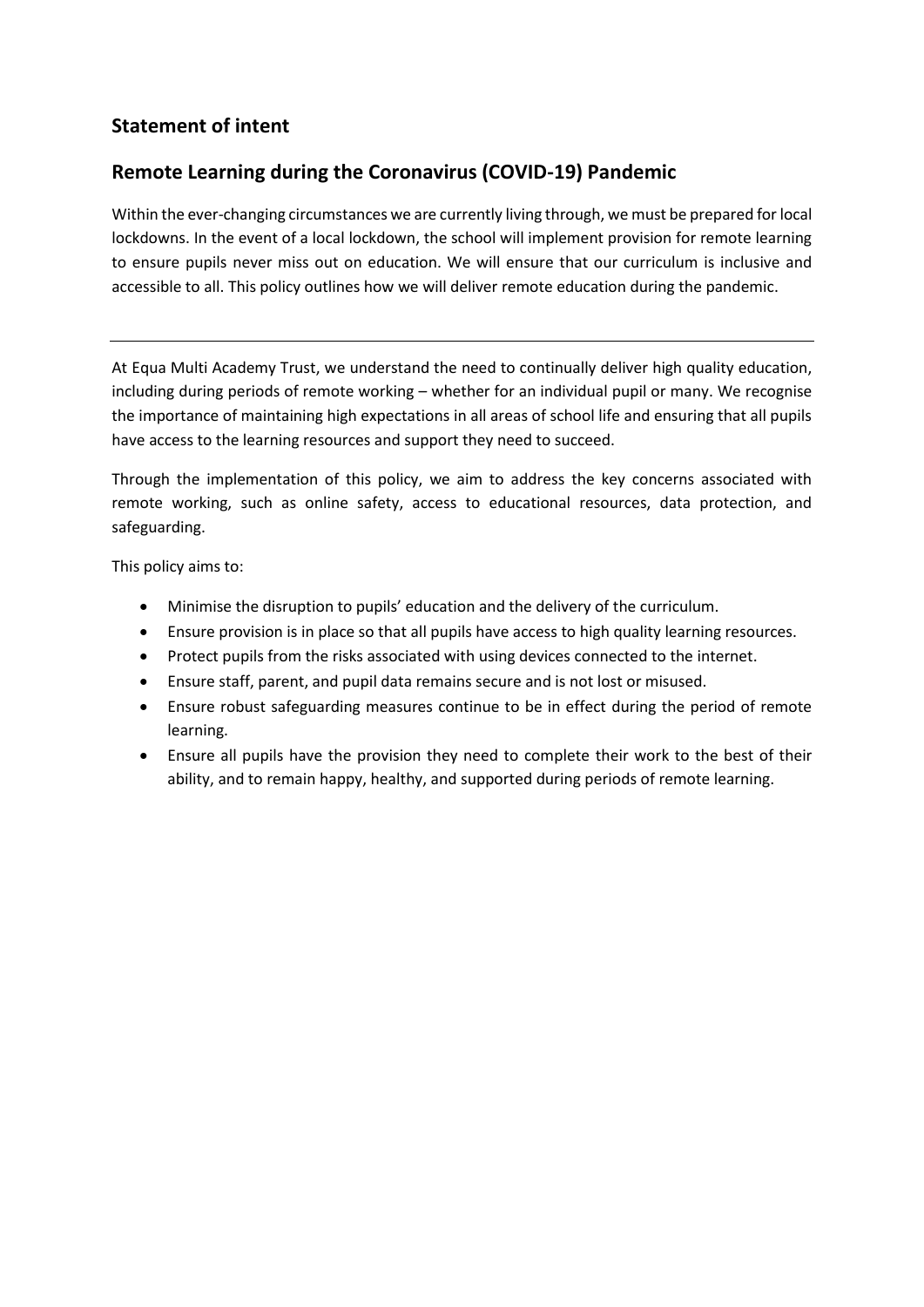# <span id="page-3-0"></span>1. **Legal framework**

- 1.1. This policy has due regard to all relevant legislation and statutory guidance including, but not limited to, the following:
	- Equality Act 2010
	- Education Act 2004
	- The General Data Protection Regulation (GDPR)
	- The Reporting of Injuries, Diseases and Dangerous Occurrences Regulations 2013
	- Data Protection Act 2018
	- $\bullet$
- $1.2.$ This policy has due regard to national guidance including, but not limited to, the following:
	- DfE (2020) 'Safeguarding and remote education during coronavirus (COVID-19)'
	- DfE (2020) 'Adapting teaching practice for remote education'
	- DfE (2020) 'Guidance for full opening: schools'
	- DfE (2020) 'Get help with technology during coronavirus (COVID-19)'
	- DfE (2020) 'Get laptops and tablets for children who cannot attend school due to coronavirus (COVID-19)'
	- DfE (2020) 'Laptops, tablets and 4G wireless routers provided during coronavirus (COVID-19)'
- 1.3. This policy operates in conjunction with the following Equa and school policies:
	- Child Protection and Safeguarding Policy
	- Data Protection Policy
	- Special Educational Needs and Disabilities (SEND) Policy
	- **•** Behaviour Policy
	- **•** Accessibility Policy
	- **Marking and Feedback Policy**
	- Curriculum Policy
	- **Assessment Policy**
	- Online Safety Policy
	- Health and Safety Policy
	- **•** Attendance Policy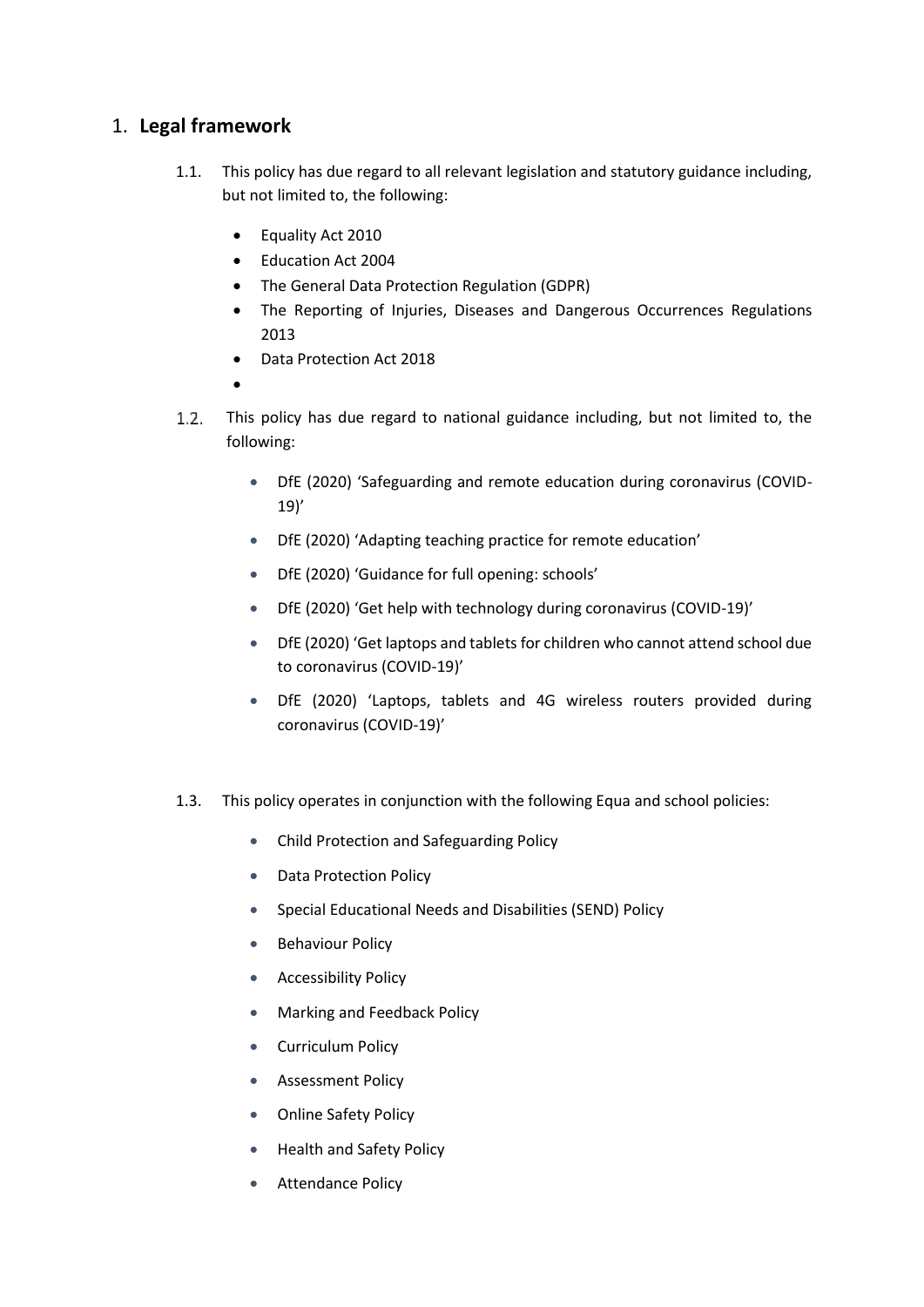- **ICT Acceptable Use Policy**
- Staff Code of Conduct
- Data and E-Security Breach Prevention and Management Plan
- Children Missing Education Policy

# <span id="page-4-0"></span>**2. Roles and responsibilities**

- 2.1. The trust board is responsible for:
	- Ensuring that the trust has robust risk management procedures in place. Ensuring that the trust has a business continuity plan in place, where required.
- 2.1.1 The local governing body is responsible for:
	- Evaluating the effectiveness of the school's remote learning arrangements.
- 2.2. The headteacher is responsible for:
	- Ensuring that staff, parents and pupils adhere to the relevant policies at all times.
	- Ensuring that there are arrangements in place for identifying, evaluating, and managing the risks associated with remote learning.
	- Ensuring that there are arrangements in place for monitoring incidents associated with remote learning.
	- Overseeing that the school has the resources necessary to action the procedures in this policy.
	- Reviewing the effectiveness of this policy on an annual basis and communicating any changes to staff, parents, and pupils.
	- Arranging any additional training staff may require to support pupils during the period of remote learning.
	- Conducting reviews on a **weekly** basis of the remote learning arrangements to ensure pupils' education does not suffer.
- 2.3. The health and safety officer is responsible for:
	- Ensuring that the relevant health and safety risk assessments are carried out within the agreed timeframes, in collaboration with the **headteacher**.
	- Putting procedures and safe systems of learning into practice, which are designed to eliminate or reduce the risks associated with remote learning.
	- Ensuring that pupils identified as being at risk are provided with necessary information and instruction, as required.
	- Managing the effectiveness of health and safety measures through a robust system of reporting, investigating, and recording incidents.
- 2.4. The **DPO** is responsible for: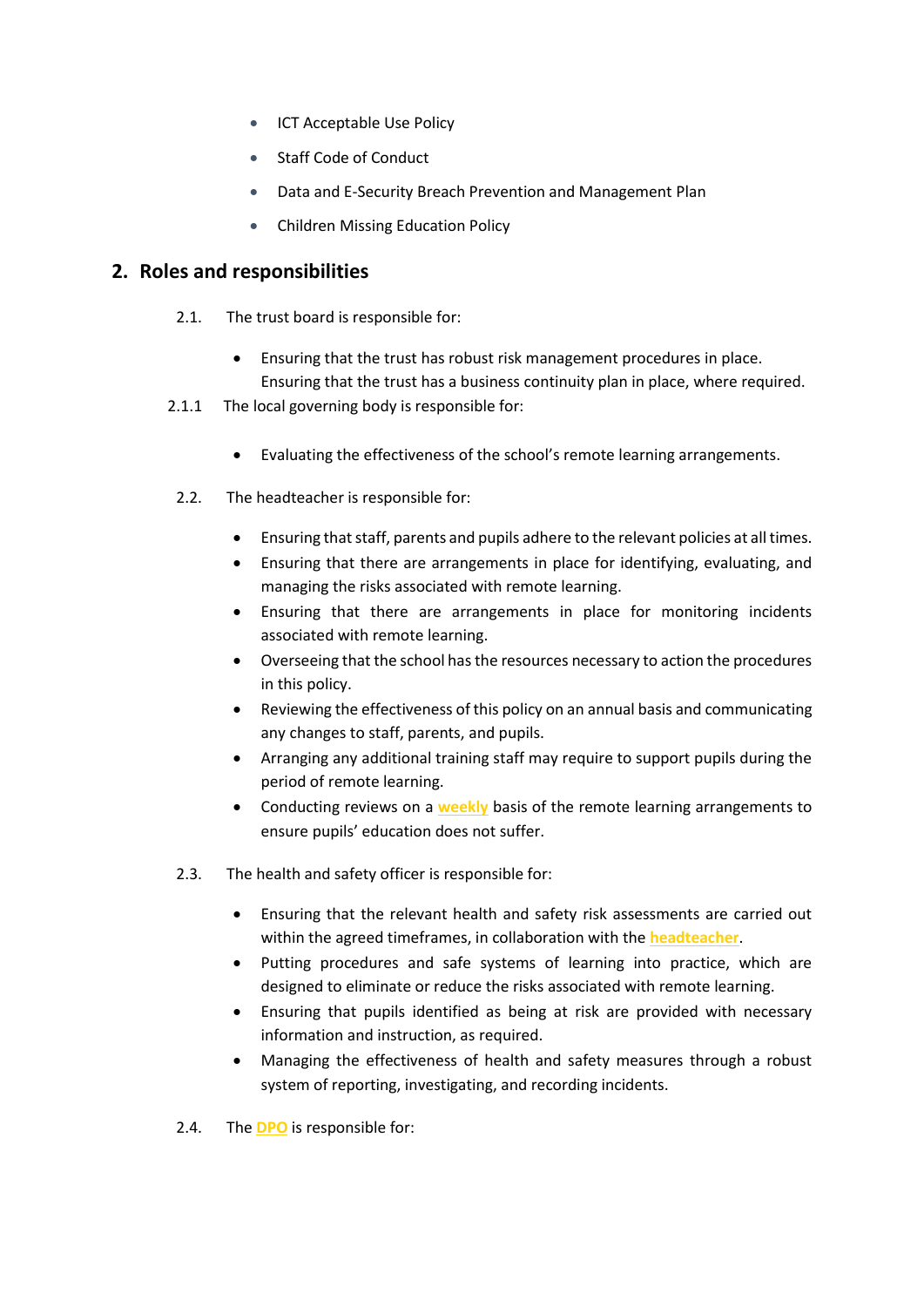- Overseeing that all school-owned electronic devices used for remote learning have adequate anti-virus software and malware protection.
- Ensuring all staff, parents, and pupils are aware of the data protection principles outlined in the GDPR.
- Ensuring that all computer programs used for remote learning are compliant with the GDPR and the Data Protection Act 2018.
- Overseeing that any ICT equipment used for remote learning is resilient and can efficiently recover lost data.
- 2.5. The DSL is responsible for:
	- Attending and arranging, where necessary, any safeguarding meetings that occur during the remote learning period.
	- Liaising with the ICT technicians to ensure that all technology used for remote learning is suitable for its purpose and will protect pupils online.
	- Identifying vulnerable pupils who may be at risk if they are learning remotely.
	- Ensuring that child protection plans are enforced while the pupil is learning remotely, and liaising with the headteacher and other organisations to make alternate arrangements for pupils who are at a high risk, where required.
	- Identifying the level of support or intervention required while pupils learn remotely and ensuring appropriate measures are in place.
	- Liaising with relevant individuals to ensure vulnerable pupils receive the support required during the period of remote working
	- Ensuring all safeguarding incidents are adequately recorded and reported.
- 2.6. The SENCO is responsible for:
	- Liaising with the **ICT technicians** to ensure that the technology used for remote learning is accessible to all pupils and that reasonable adjustments are made where required.
	- Ensuring that pupils with EHC plans continue to have their needs met while learning remotely, and liaising with the headteacher and other organisations to make any alternate arrangements for pupils with EHC plans and IHPs.
	- Identifying the level of support or intervention that is required while pupils with SEND learn remotely.
	- Ensuring that the provision put in place for pupils with SEND is monitored for effectiveness throughout the duration of the remote learning period.
- 2.7. The SBM is responsible for:
	- Arranging the procurement of any equipment or technology required for staff to teach remotely and for pupils to learn from home.
	- Ensuring value for money when arranging the procurement of equipment or technology.
	- Ensuring that the school has adequate insurance to cover all remote working arrangements.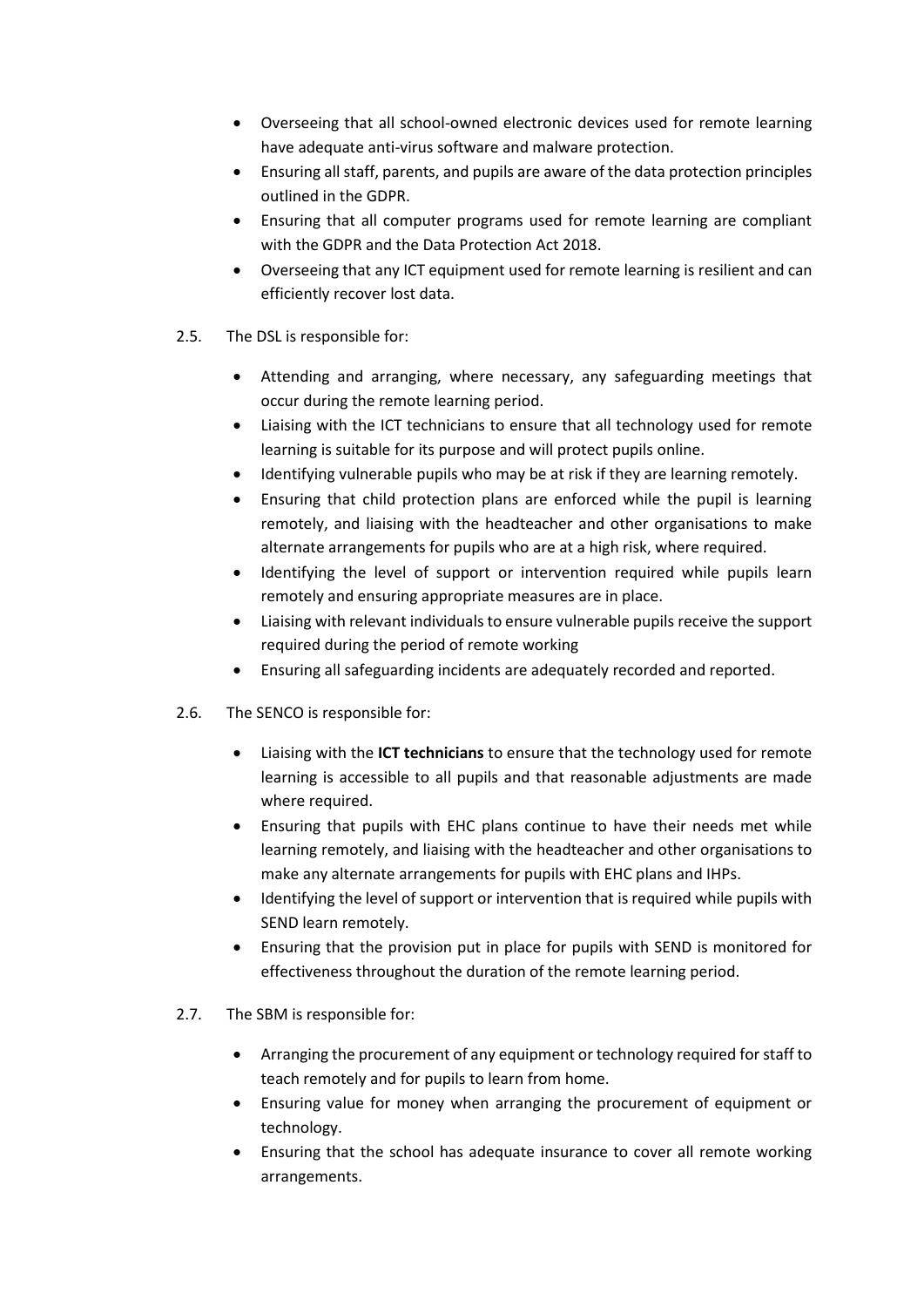- 2.8. The ICT technicians are responsible for:
	- Ensuring that all school-owned devices used for remote learning have suitable anti-virus software installed, have a secure connection, can recover lost work, and allow for audio and visual material to be recorded, where required.
	- Ensuring that any programs or networks used for remote learning can effectively support a large number of users at one time, where required, e.g. undertaking 'stress' testing.
	- Working with the SENCO to ensure that the equipment and technology used for learning remotely is accessible to all pupils and staff.
- 2.9. Staff members are responsible for:
	- Adhering to this policy at all times during periods of remote learning.
	- Reporting any health and safety incidents to the health and safety officer and asking for guidance as appropriate.
	- Reporting any safeguarding incidents to the DSL and asking for guidance as appropriate.
	- Taking part in any training conducted to meet the requirements of this policy, including training on how to use the necessary electronic equipment and software.
	- Reporting any dangers or potential dangers they identify, as well as any concerns they may have about remote learning, to the headteacher.
	- Reporting any defects on school-owned equipment used for remote learning to an ICT technician.
	- Adhering to the Staff Code of Conduct at all times.
- 2.10. Parents are responsible for:
	- Adhering to this policy at all times during periods of remote learning.
	- Ensuring their child is available to learn remotely at the times set out in paragraphs [9.1](#page-13-1) and [9.2](#page-13-2) of this policy, and that the schoolwork set is completed on time and to the best of their child's ability.
	- Reporting any technical issues to the school as soon as possible.
	- Ensuring that their child always has access to remote learning material during the times set out in paragraphs  $9.1$  and  $9.2$ .
	- Reporting any absence in line with the terms set out in paragraph [9.6.](#page-13-3)
	- Ensuring their child uses the equipment and technology used for remote learning as intended.
	- Adhering to the **Parent Code of Conduct** at all times.
- 2.11. Pupils are responsible for:
	- Adhering to this policy at all times during periods of remote learning.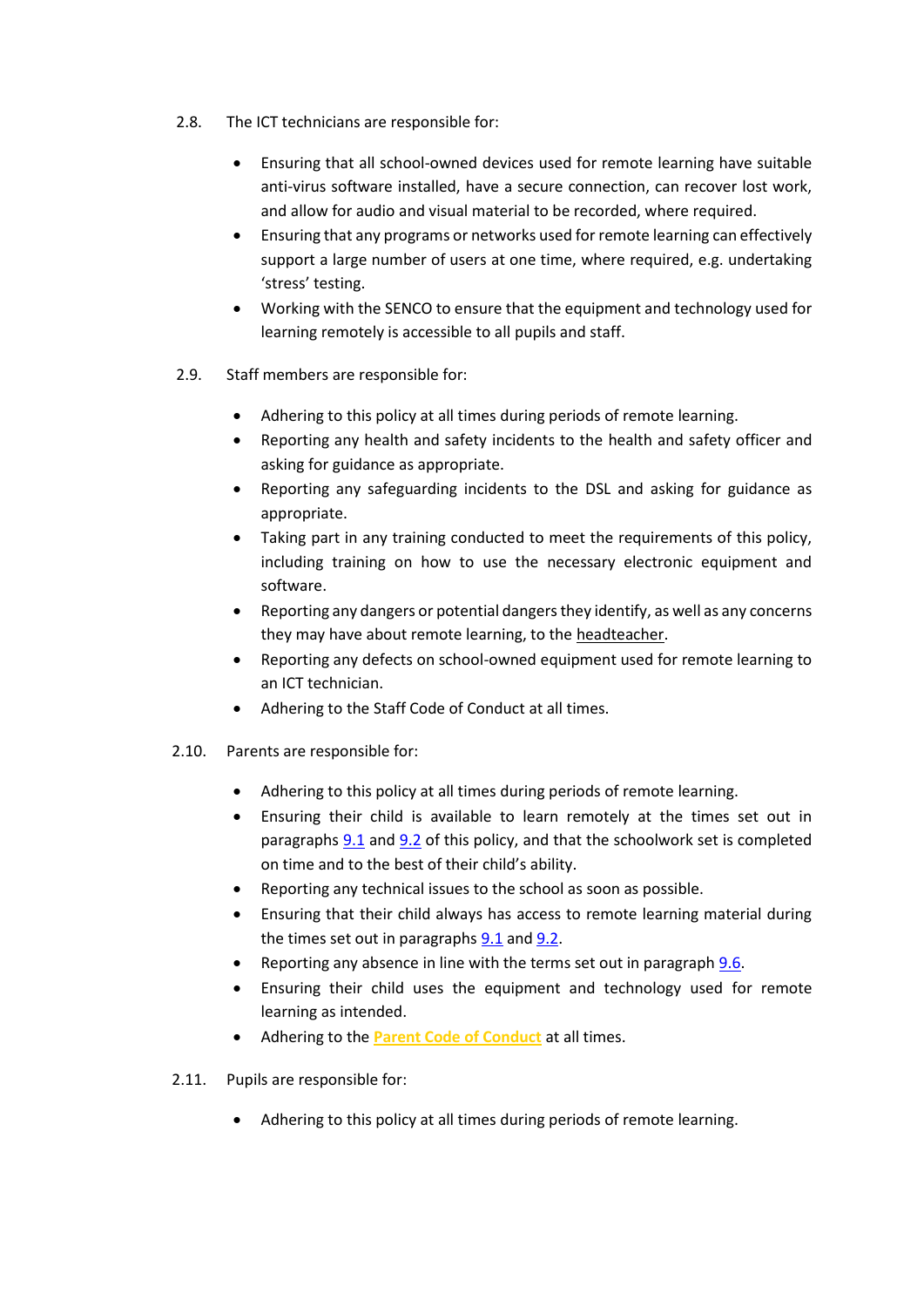- Ensuring they are available to learn remotely at the times set out in paragraphs [9.1](#page-13-1) an[d 9.2](#page-13-2) of this policy, and that their schoolwork is completed on time and to the best of their ability.
- Reporting any technical issues to the school as soon as possible.
- Ensuring they have access to remote learning material and notifying a responsible adult if they do not have access.
- Notifying a responsible adult if they are feeling unwell or are unable to complete the schoolwork they have been set.
- Ensuring they use any equipment and technology for remote learning as intended.
- Adhering to the **Behaviour Policy** at all times.

### <span id="page-7-0"></span>**3. Resources**

### **Learning materials**

- 3.1. The school will accept a range of different teaching methods during remote learning to help explain concepts and address misconceptions easily. For the purpose of providing remote learning, the school may make use of:
	- Work booklets/packs and support resources
	- [School website](https://woodboroughschool.org/) (incl. [class pages,](https://woodboroughschool.org/classes-curriculum/) [Supporting Home Learning](https://woodboroughschool.org/supporting-home-learning/) and [COVID-19](https://woodboroughschool.org/covid-19/) pages)
	- **Email (admin:<mailto:admin@woodborough.wilts.sch.uk> and class email** addresses e.g. Willow@woodborough.wilts.sch.uk)
	- Online learning platforms (Tapestry in YR, Seesaw in Years  $1-6$ )
	- Educational websites and apps
	- Pre-recorded video or audio lessons
- 3.2. Teachers will review the DfE's list of [online education resources](https://www.gov.uk/government/publications/coronavirus-covid-19-online-education-resources) and utilise these tools as necessary, in addition to existing resources.
- 3.3. Reasonable adjustments will be made to ensure that all pupils have access to the resources needed for effective remote learning.
- 3.4. Teachers will ensure the programmes chosen for online learning have a range of accessibility features, e.g. voice-to-text conversion, to support pupils with SEND.
- 3.5. Lesson plans will be adapted to ensure that the curriculum remains fully accessible and inclusive via remote learning.
- 3.6. The school will review the resources pupils have access to and adapt learning to account for all pupils needs by using a range of different formats, e.g. providing work on PDFs which can easily be printed from a mobile device.
- 3.7. Work packs will be made available for pupils who do not have access to a printer these packs can be collected from school.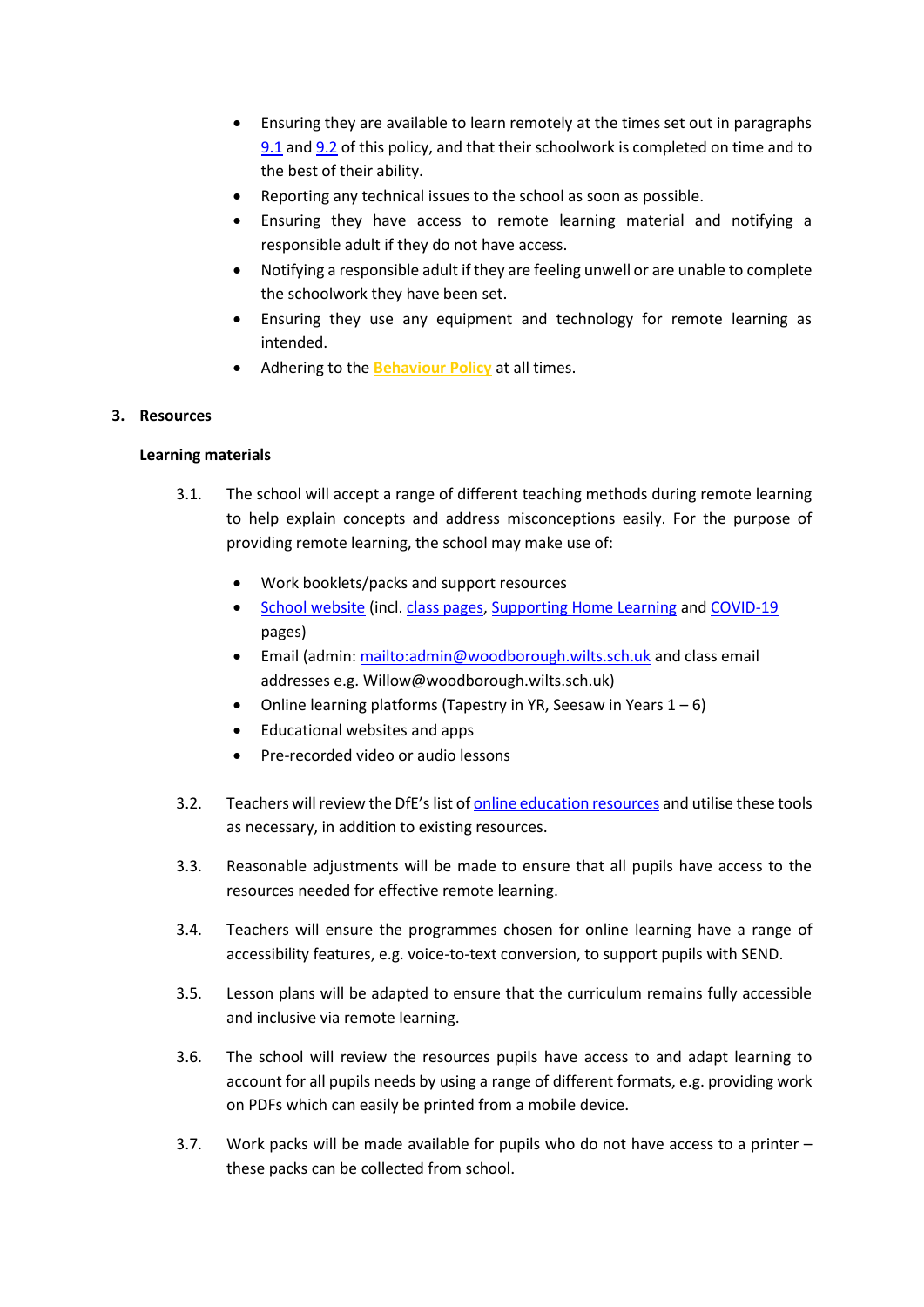- 3.8. Teaching staff will liaise with the SENCO and other relevant members of staff to ensure all pupils remain fully supported for the duration of the remote learning period.
- 3.9. The SENCO will arrange additional support for pupils with SEND which will be unique to the individual's needs, e.g. via weekly phone calls.
- 3.10. Any issues with remote learning resources will be reported as soon as possible to the relevant member of staff.
- 3.11. Pupils will be required to use their own or family-owned equipment to access remote learning resources, unless the school agrees to provide or loan equipment, e.g. laptops.
- 3.12. For pupils who cannot access digital devices at home, the school will, where possible, apply for technology support through Equa.
- 3.13. Pupils and parents will be required to maintain the upkeep of any equipment they use to access remote learning resources.
- 3.14. Teaching staff will oversee academic progression for the duration of the remote learning period and will mark and provide feedback on work in line with [section 7](#page-11-1) of this policy.
- 3.15. The arrangements for any 'live' classes, e.g. webinars, will be communicated via email no later than one day before the allotted time and kept to a reasonable length of no more than one hour per session.
- 3.16. The ICT technicians are not responsible for providing technical support for equipment that is not owned by the school.

#### **Costs and expenses**

- 3.17. The school will not contribute to any household expenses incurred while pupils learn remotely, e.g. heating, lighting, or council tax.
- 3.18. The school will not reimburse any costs for travel between pupils' homes and the school premises.
- 3.19. The school will not reimburse any costs for childcare.
- 3.20. If a pupil is provided with school-owned equipment, the pupil and their parent will sign and adhere to the **Technology Acceptable Use Agreement** prior to commencing remote learning.

#### <span id="page-8-0"></span>**4. Online safety**

4.1. This section of the policy will be enacted in conjunction with the school's Online Safety Policy.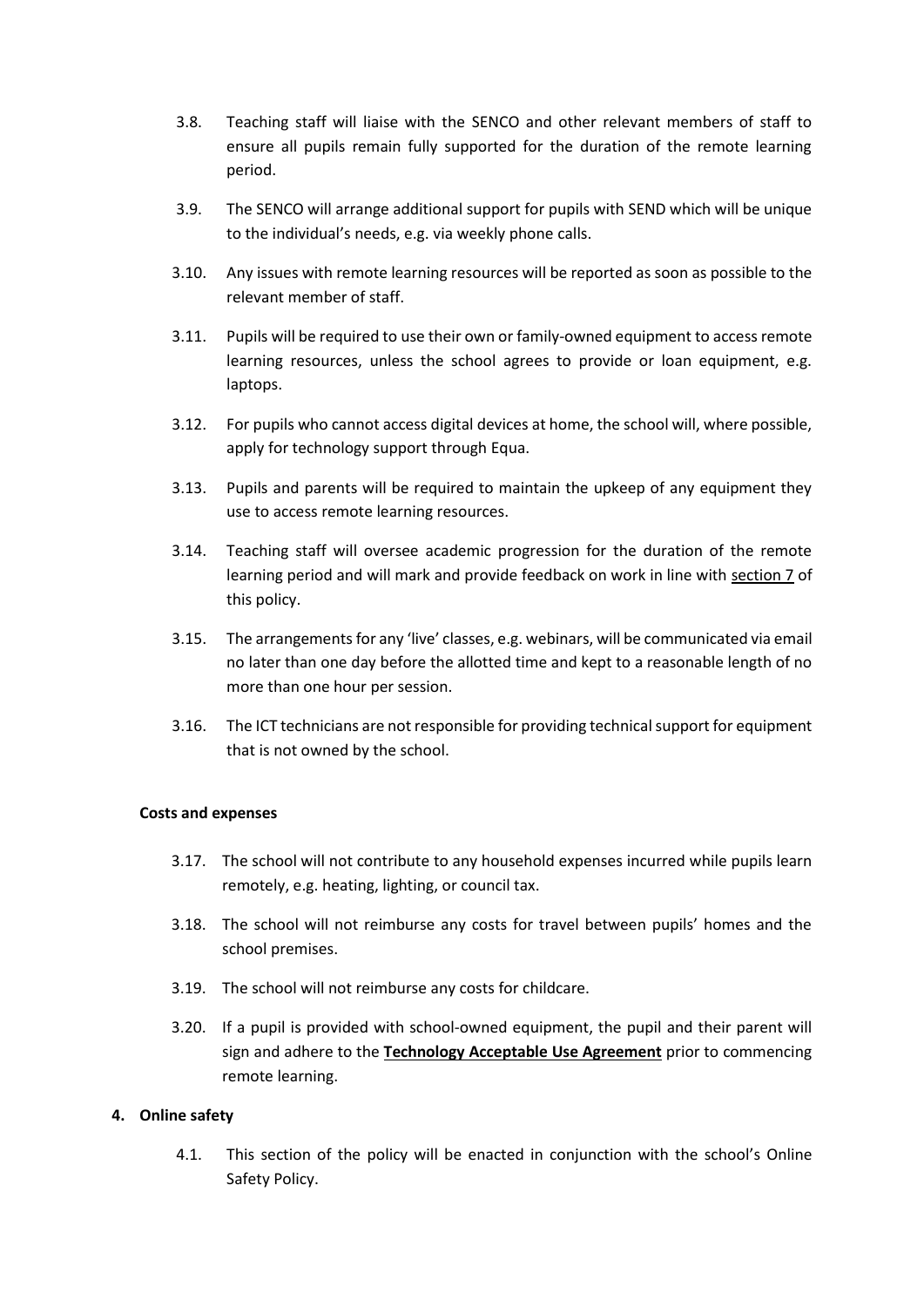- 4.2. Where possible, all interactions will be textual and public.
- 4.3. All staff and pupils using video communication must:
	- Communicate in groups one-to-one sessions are not permitted.
	- Wear suitable clothing this includes others in their household.
	- Be situated in a suitable 'public' living area within the home with an appropriate background – 'private' living areas within the home, such as bedrooms, are not permitted during video communication.
	- Use appropriate language this includes others in their household.
	- Maintain the standard of behaviour expected in school.
	- Use the necessary equipment and computer programs as intended.
	- Not record, store, or distribute video material without permission.
	- Ensure they have a stable connection to avoid disruption to lessons.
	- Always remain aware that they are visible.
- 4.4. All staff and pupils using audio communication must:
	- Use appropriate language this includes others in their household.
	- Maintain the standard of behaviour expected in school.
	- Use the necessary equipment and computer programs as intended.
	- Not record, store, or distribute audio material without permission.
	- Ensure they have a stable connection to avoid disruption to lessons.
	- Always remain aware that they can be heard.
- 4.5. The school will consider whether one-to-one sessions are appropriate in some circumstances, e.g. to provide support for pupils with SEND. This will be decided and approved by the SLT, in collaboration with the SENCO.
- 4.6. Pupils not using devices or software as intended will be disciplined in line with the Behaviour Policy.
- 4.7. The school will risk assess the technology used for remote learning prior to use and ensure that there are no privacy issues or scope for inappropriate use.
- 4.8. The school will inform parents about what methods of delivering remote teaching are most suitable – alternative arrangements will be made where necessary.
- 4.9. The school will ensure that all school-owned equipment and technology used for remote learning has suitable anti-virus software installed, can establish secure connections, can recover lost work, and allows for audio and visual material to be recorded or downloaded, where required.
- 4.10. The school will communicate to parents about any precautionary measures that need to be put in place if their child is learning remotely using their own/family-owned equipment and technology, e.g. ensuring that their internet connection is secure.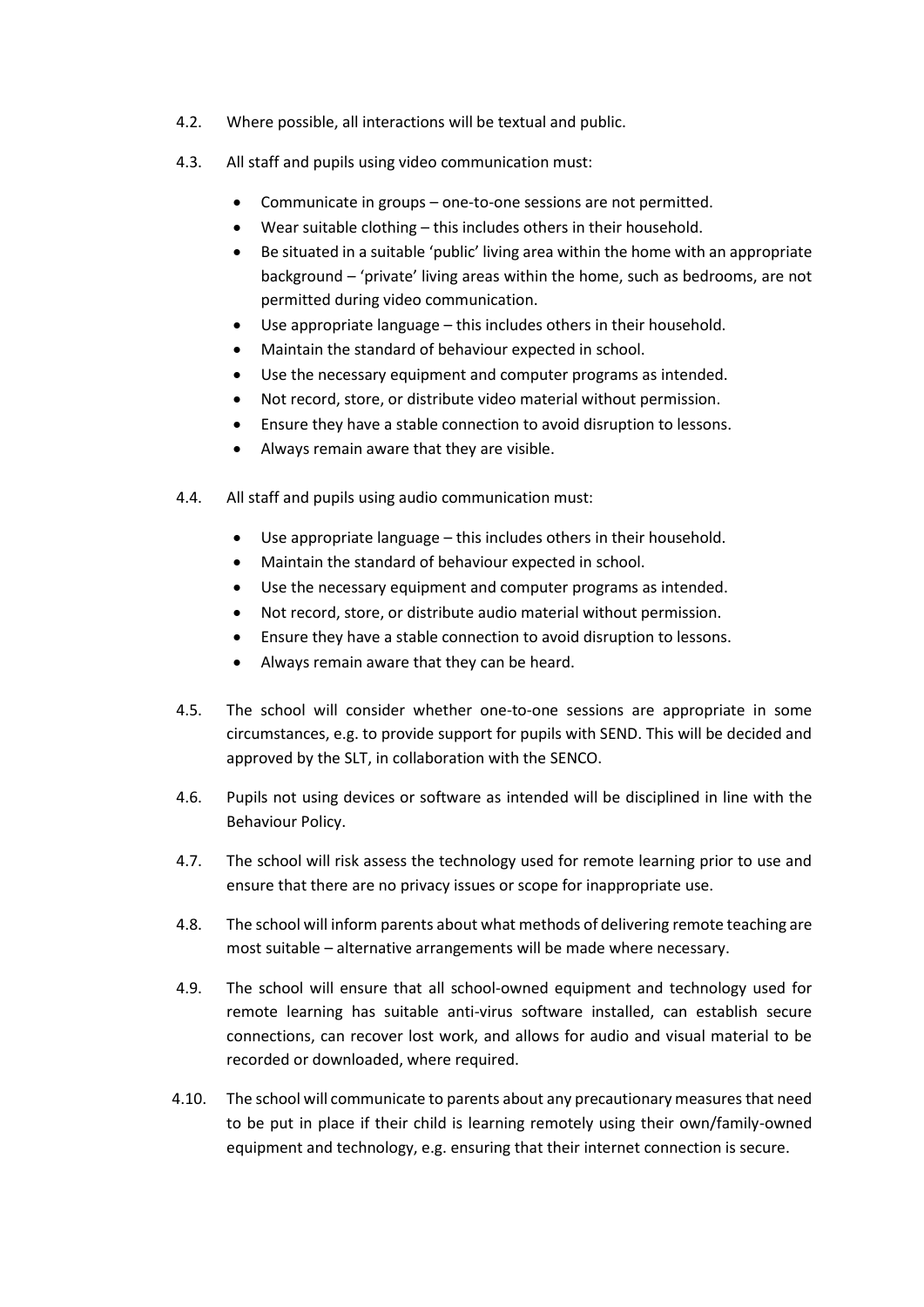- 4.11. During the period of remote learning, the school will maintain regular contact with parents to:
	- Reinforce the importance of children staying safe online.
	- Ensure parents are aware of what their children are being asked to do, e.g. sites they have been asked to use and staff they will interact with.
	- Encourage them to set age-appropriate parental controls on devices and internet filters to block malicious websites.
	- Direct parents to useful resources to help them keep their children safe online.
- 4.12. The school will not be responsible for providing access to the internet off the school premises and will not be responsible for providing online safety software, e.g. antivirus software, on devices not owned by the school.

## <span id="page-10-0"></span>**5. Safeguarding**

- 5.1. This section of the policy will be enacted in conjunction with the school's **Child Protection and Safeguarding Policy**, which has been updated to include safeguarding procedures in relation to remote working.
- 5.2. The DSL and headteacher will identify 'vulnerable' pupils (pupils who are deemed to be vulnerable or are at risk of harm) via risk assessment prior to the period of remote learning.
- 5.3. The DSL will arrange for regular contact to be made with vulnerable pupils, prior to the period of remote learning.
- 5.4. Phone calls made to vulnerable pupils will be made using school phones where possible.
- 5.5. The DSL will arrange for regular contact with vulnerable pupils once per week at minimum, with additional contact, including home visits, arranged where required.
- 5.6. All contact with vulnerable pupils will be recorded and suitably stored in line with the **Records Management Policy**.
- 5.7. The DSL will keep in contact with vulnerable pupils' social workers or other care professionals during the period of remote working, as required.
- 5.8. All home visits must:
	- Have at least **one** suitably trained individual present.
	- Be undertaken by no fewer than two members of staff.
	- Be suitably recorded on paper and the records stored so that the **DSL** has access to them.
	- Actively involve the pupil.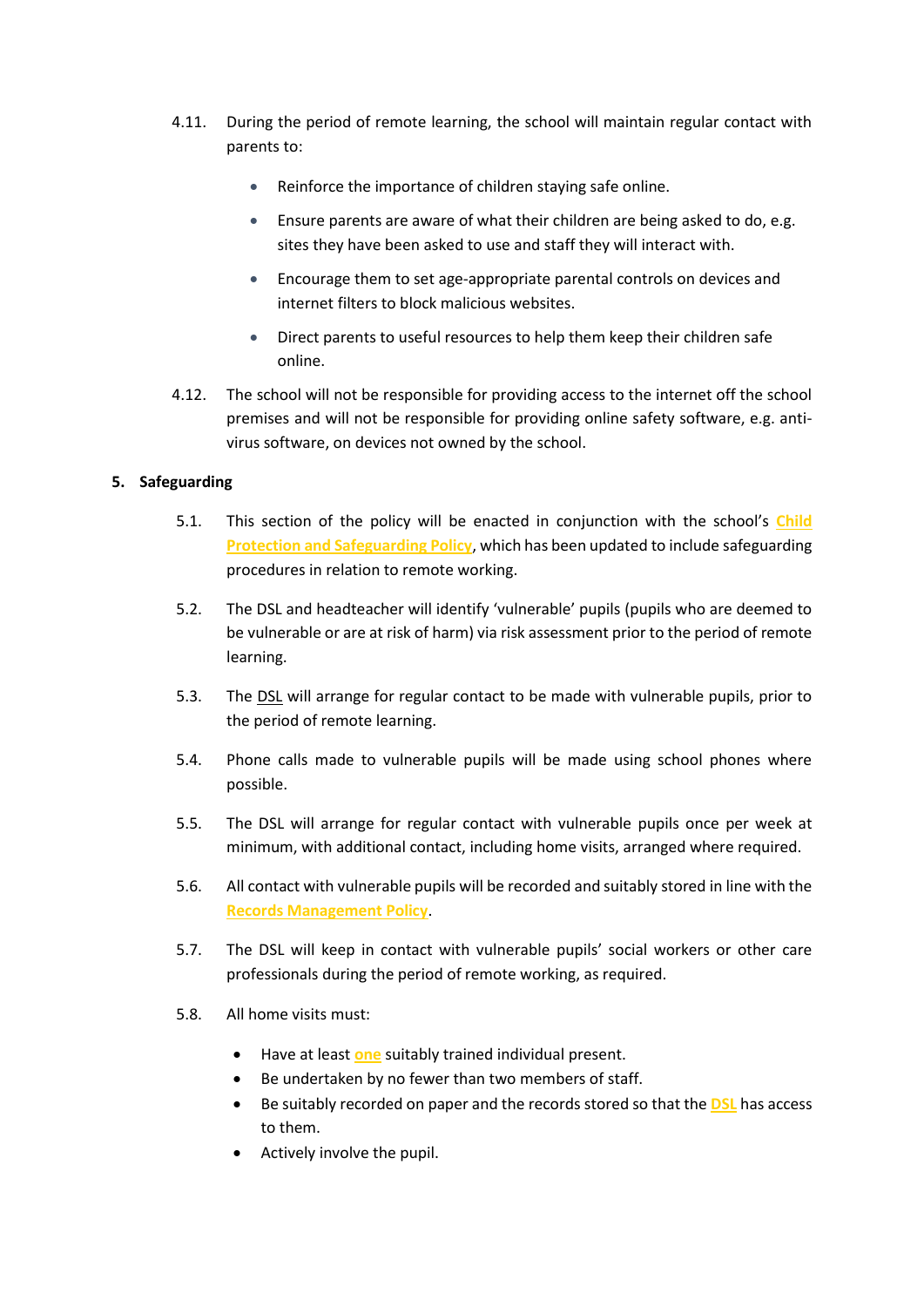- 5.9. Vulnerable pupils will be provided with a means of contacting the DSL, their deputy, or any other relevant member of staff – this arrangement will be set up by the DSL prior to the period of remote learning.
- 5.10. The DSL will meet (in person or remotely) with the relevant members of staff once per week to discuss new and current safeguarding arrangements for vulnerable pupils learning remotely.
- 5.11. All members of staff will report any safeguarding concerns to the DSL immediately.
- 5.12. Pupils and their parents will be encouraged to contact the DSL if they wish to report safeguarding concerns, e.g. regarding harmful or upsetting content or incidents of online bullying. The school will also signpost families to the practical support that is available for reporting these concerns.

### <span id="page-11-0"></span>**6. Data protection**

- 6.1. This section of the policy will be enacted in conjunction with the school's Data Protection Policy.
- 6.2. Staff members will be responsible for adhering to the GDPR when teaching remotely and will ensure the confidentiality and integrity of their devices at all times.
- 6.3. Sensitive data will only be transferred between devices if it is necessary to do so for the purpose of remote learning and teaching.
- 6.4. Any data that is transferred between devices will be suitably encrypted or have other data protection measures in place so that if the data is lost, stolen, or subject to unauthorised access, it remains safe until recovered.
- 6.5. Parents' and pupils' up-to-date contact details will be collected prior to the period of remote learning.
- 6.6. All contact details will be stored in line with the **Data Protection Policy** and retained in line with the **Records Management Policy**.
- 6.7. The school will not permit paper copies of contact details to be taken off the school premises.
- 6.8. Pupils are not permitted to let their family members or friends use any school-owned equipment which contains personal data.
- 6.9. Any breach of confidentiality will be dealt with in accordance with the school's Data and E-Security Breach Prevention Management Plan.
- 6.10. Any intentional breach of confidentiality will be dealt with in accordance with the school's Behaviour Policy or the Disciplinary Policy and Procedure.

#### <span id="page-11-1"></span>**7. Marking and feedback**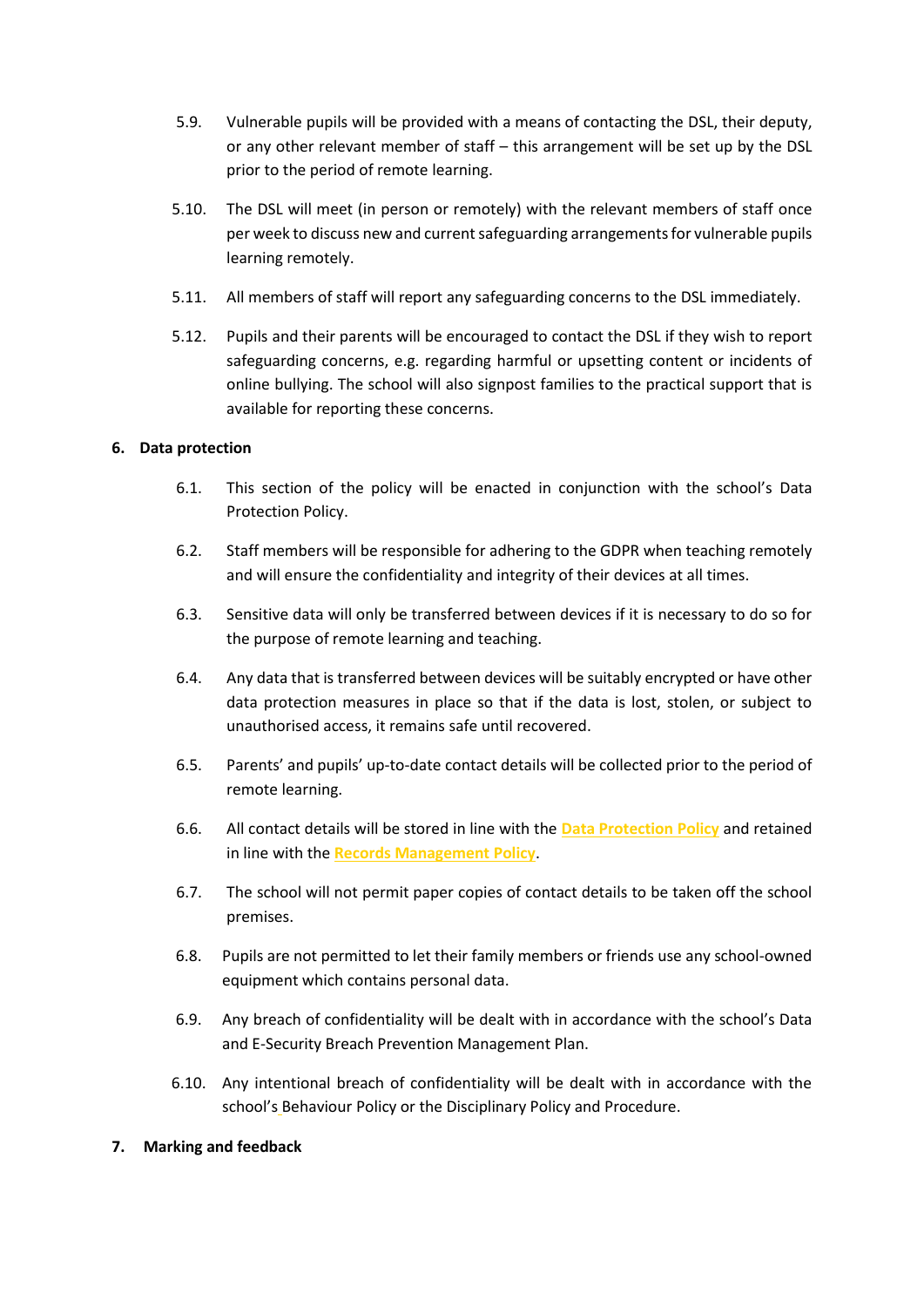- 7.1. All schoolwork completed through remote learning must be:
	- Finished when returned to the relevant member of teaching staff.
	- Returned on or before the deadline set by the relevant member of teaching staff.
	- Completed to the best of the pupil's ability.
	- The pupil's own work.
	- Marked in line with the Marking and Feedback Policy.
	- Returned to the pupil, once marked, by an agreed date.
- 7.2. The school expects pupils and staff to maintain a good work ethic during the period of remote learning.
- 7.3. Pupils are accountable for the completion of their own schoolwork teaching staff will contact parents via email if their child is not completing their schoolwork or their standard of work has noticeably decreased.
- 7.4. Teaching staff will monitor the academic progress of pupils with and without access to the online learning resources and discuss additional support or provision with the headteacher as soon as possible.
- 7.5. Teaching staff will monitor the academic progress of pupils with SEND and discuss additional support or provision with the SENCO as soon as possible.
- 7.6. The school accepts a variety of formative assessment and feedback methods, e.g. through quizzes and other digital tools from teachers, and will support them with implementing these measures for remote learning where possible.

#### <span id="page-12-0"></span>**8. Health and safety**

- 8.1. This section of the policy will be enacted in conjunction with the school's Health and Safety Policy.
- 8.2. Teaching staff and ICT technicians will ensure pupils are shown how to use the necessary equipment and technology safely and correctly prior to the period of remote learning.
- 8.3. If using electronic devices during remote learning, pupils will be encouraged to take a five-minute screen break every two hours.
- 8.4. Screen break frequency will be adjusted to five minutes every hour for younger pupils or pupils with medical conditions who require more frequent screen breaks.
- 8.5. If any incidents or near-misses occur in a pupil's home, they or their parents are required to report these to the health and safety officer or other relevant member of staff immediately so that appropriate action can be taken.

#### <span id="page-12-1"></span>**9. School day and absence**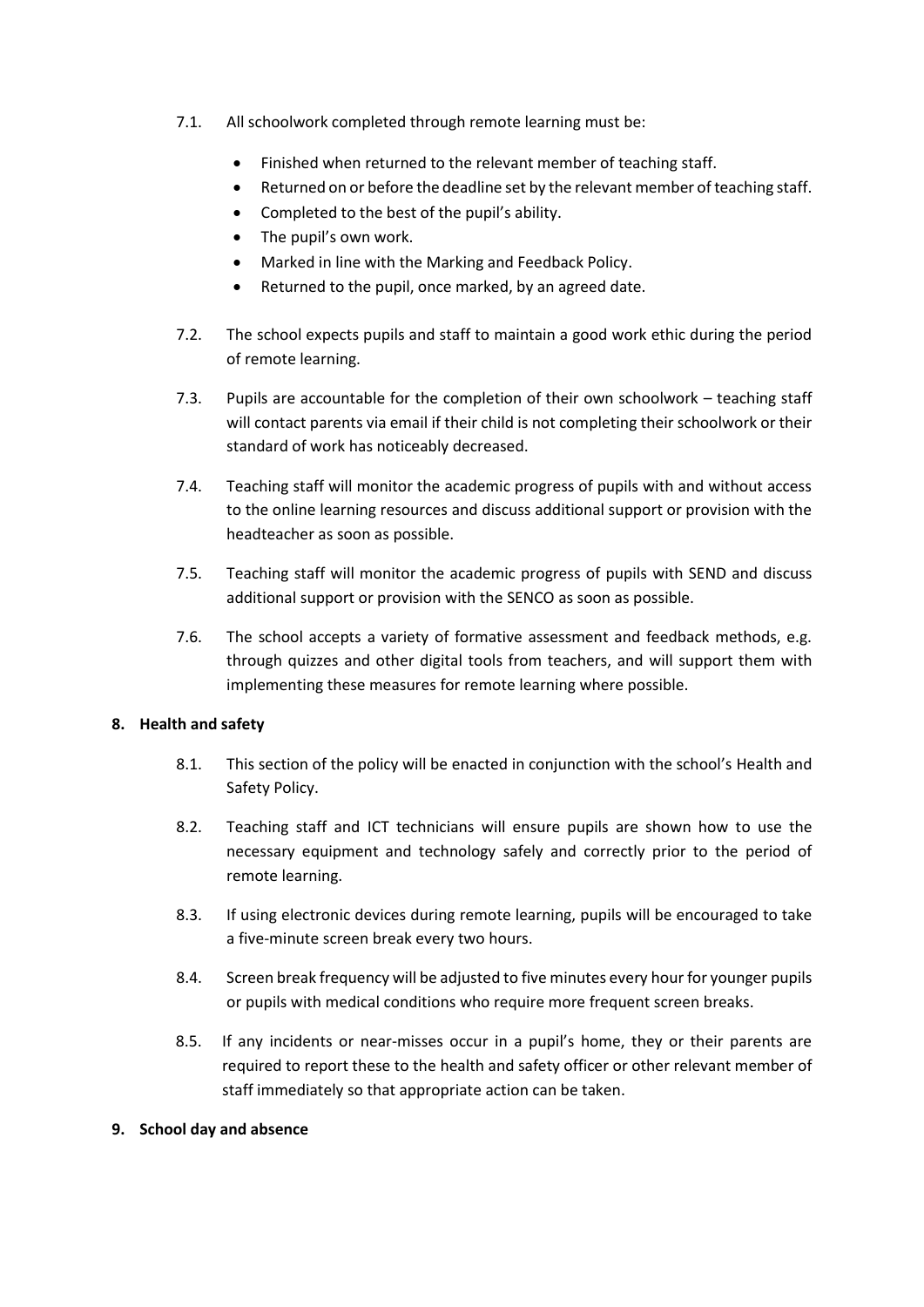- <span id="page-13-1"></span>9.1. Pupils will be present for remote learning by 9:00 am and cease their remote learning at 3:15 pm from Monday to Friday, with the exception of breaks and lunchtimes, as outlined in paragraph 9.2.
- <span id="page-13-2"></span>9.2. Breaks and lunchtimes will take place at the following times each day:
	- Morning break will take place at **10:30 am** until **10:45 am**.
	- Lunchtime will take place between **12:15 pm** and **1.15 pm**.
	- Afternoon break will take place at **2:00 pm** until **2: 15pm**.
- 9.3. Pupils are not expected to do schoolwork during the times outlined in paragraph 9.2.
- 9.4. Pupils with SEND or additional medical conditions who require more regular breaks, e.g. sensory breaks, are not expected to do schoolwork during their breaks.
- 9.5. Pupils who are unwell are not expected to be present for remote working until they are well enough to do so.
- <span id="page-13-3"></span>9.6. Parents will inform the school no later than **8:30am** if their child is unwell.
- 9.7. The school will monitor absence and lateness in line with the Attendance Policy.

### <span id="page-13-0"></span>**10. Communication**

- 10.1. The school will ensure adequate channels of communication are arranged in the event of an emergency.
- 10.2. The school will communicate with parents via letter and the school website about remote learning arrangements as soon as possible.
- 10.3. The headteacher will communicate with staff as soon as possible via email about any remote learning arrangements.
- 10.4. Members of staff involved in remote teaching will ensure they have a working mobile device that is available to take phone calls during their agreed working hours.
- 10.5. The school understands that pupils learning remotely have the right to privacy out-ofhours and should be able to separate their school and home lives – communication is only permitted during school hours.
- 10.6. Members of staff will have contact with their line manager once per week.
- 10.7. As much as possible, all communication with pupils and their parents will take place within the school hours outlined in [section 9.](#page-12-1)
- 10.8. Pupils will have verbal contact with a member of teaching staff at least once per week via phone call.
- 10.9. Parents and pupils will inform the relevant member of staff as soon as possible if schoolwork cannot be completed.